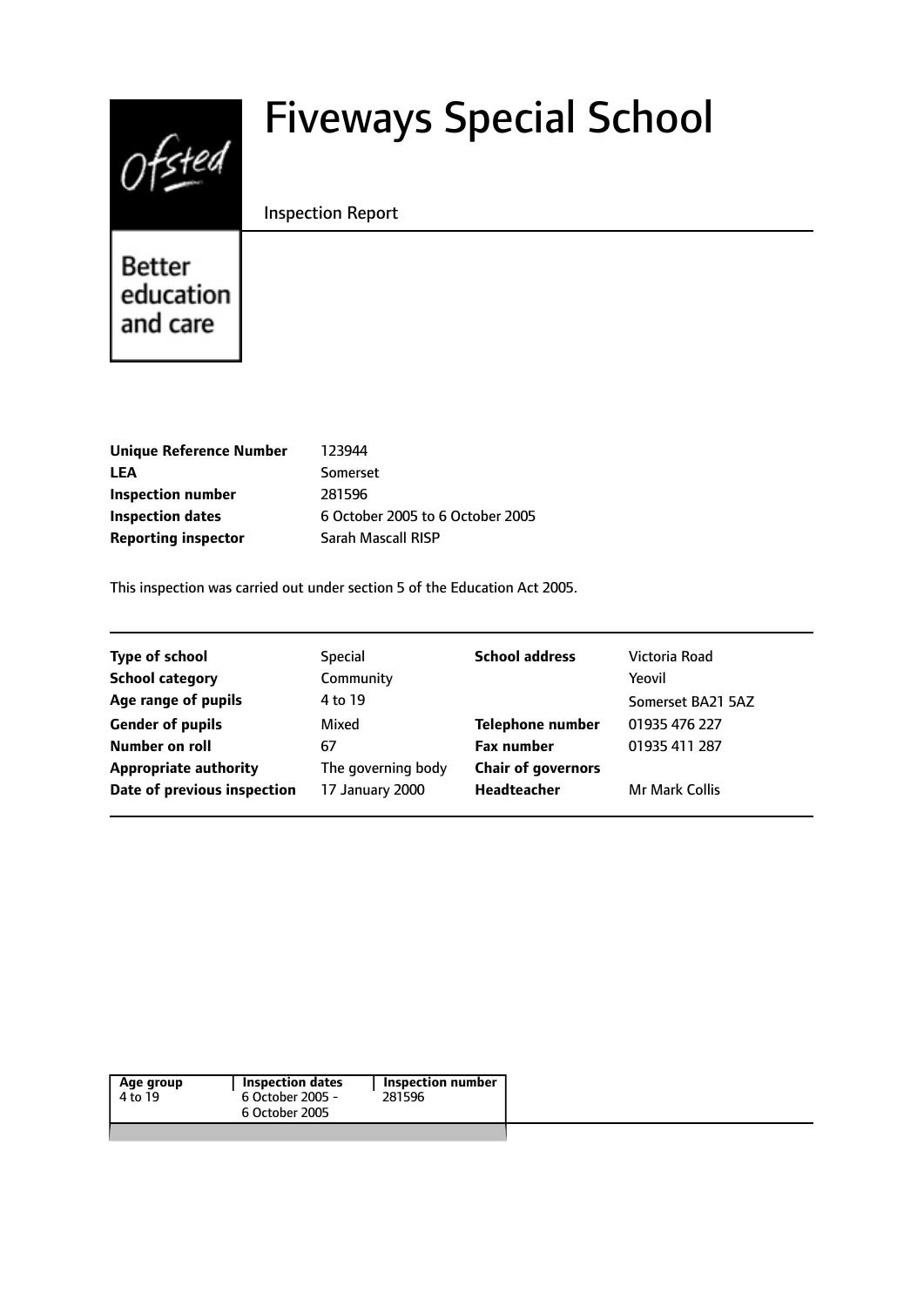© Crown copyright 2006

#### Website: www.ofsted.gov.uk

This document may be reproduced in whole or in part for non-commercial educational purposes, provided that the information quoted is reproduced without adaptation and the source and date of publication are stated.

Further copies of this report are obtainable from the school. Under the Education Act 2005, the school must provide a copy of this report free of charge to certain categories of people. A charge not exceeding the full cost of reproduction may be made for any other copies supplied.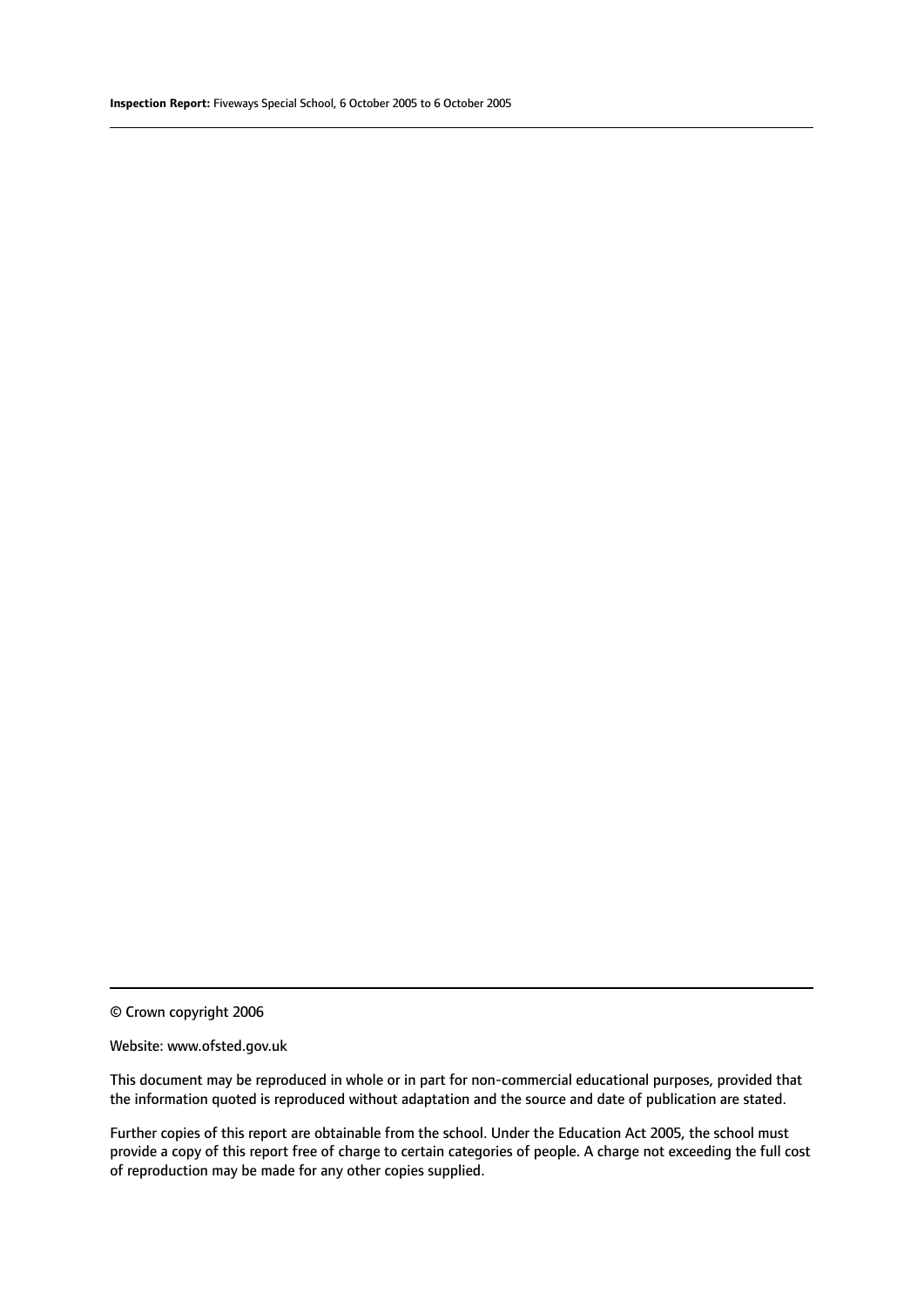# **Introduction**

The inspection was carried out by two additional inspectors.

#### **Description of the school**

Fiveways is a special school for pupils with complex learning difficulties. All pupils have statements of special educational need and pupils' attainment on entry is well below national expectations. There are 65 pupils on roll, at present, the majority of whom have severe learning difficulties. Fifteen per cent of pupils have autistic spectrum disorders and 30 per cent have either additional physical or medical needs. Pupils come from all over the county of Somerset. There are no pupils from ethnic minority backgrounds and 15 per cent of pupils are eligible for free school meals. There are five pupils in the care of the local authority.

In January of this year the school suffered severe damage from a fire, which destroyed nearly half of the school buildings. The rebuilding is unlikely to be completed until November 2005.

#### **Key for inspection grades**

| Grade 1 | Outstanding  |
|---------|--------------|
| Grade 2 | Good         |
| Grade 3 | Satisfactory |
| Grade 4 | Inadequate   |
|         |              |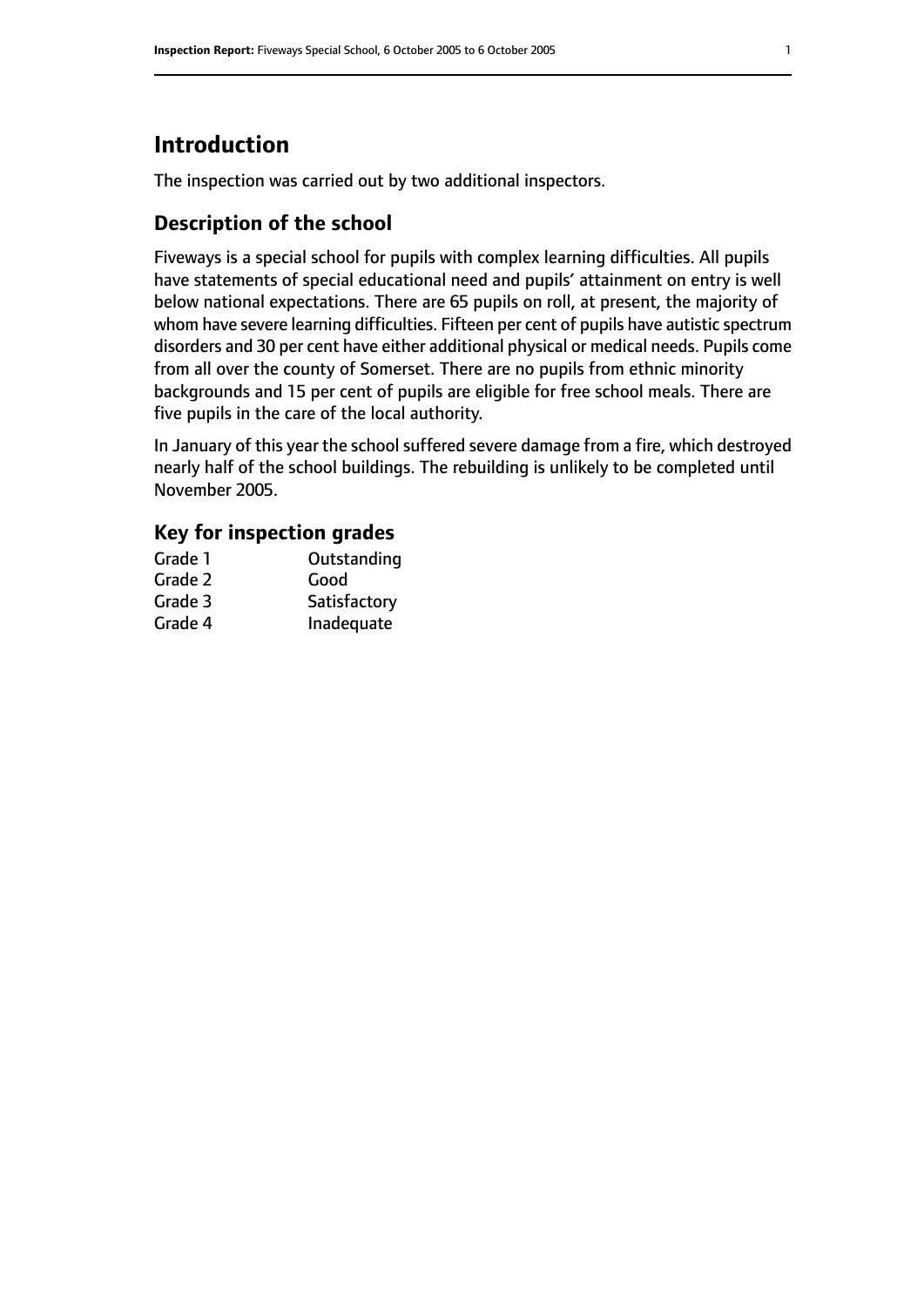# **Overall effectiveness of the school**

#### **Grade: 1**

The school judges itself to be a good school; however inspectors disagree and feel that Fiveways is an outstanding school and provides excellent value for money.

The school has many strengths, not least of which is the excellent leadership and management of the senior management team. The headteacher and deputy headteacher ensure all staff have high expectations of what can be achieved. There is a child centred approach to all that the school does and as a result all staff want the best for the pupils and work hard to ensure that all do well. Data is used well to track the pupils' progress but the same data could be more effectively used to identify areas of strength and weakness in the school's work. Pupils benefit from very good teaching which, together with the high quality work of the support staff, ensures that pupils make very good and on occasions excellent progress. Children have a very good beginning in the Foundation Stage which sets them up well for the rest of their education. All pupils make excellent progress in their personal development, and the care and support they receive is exceptional. The outstanding opportunities for pupils to attend mainstream schools and colleges provide them with an excellent range of experiences both academically and socially. The good curriculum is being improved further and this together with the excellent range of activities ensures that pupils are given extremely good opportunities to learn.

The governing body are very effective and know the school well. The commitment of all those involved in the school is outstanding and ensures that the school has a great capacity to improve further.

#### **Effectiveness and efficiency of the sixth form**

**Grade: 1**

#### **What the school should do to improve further**

- To bring about further improvements to its effectiveness the school should:
- make better use of the excellent range of data on pupils' achievements it has gathered to analyse more closely what is successful and what could be improved.

#### **Achievement and standards**

#### **Grade: 1**

Pupils make very good progress in their learning and for a number of individuals progress is excellent. By the time they leave school pupils gain passes in entry level examinations and ASDAN. Children benefit from a well structured environment in the Nursery and make very good progress in developing skills that will help them to learn. They are learning to respond to staff whether through sign or voice and many are making excellent progress in their personal and social education. They sit in groups and respond to questions such as choosing whether to have apple or banana for their snack. From this very good starting point in the Nursery, pupils, as they get older,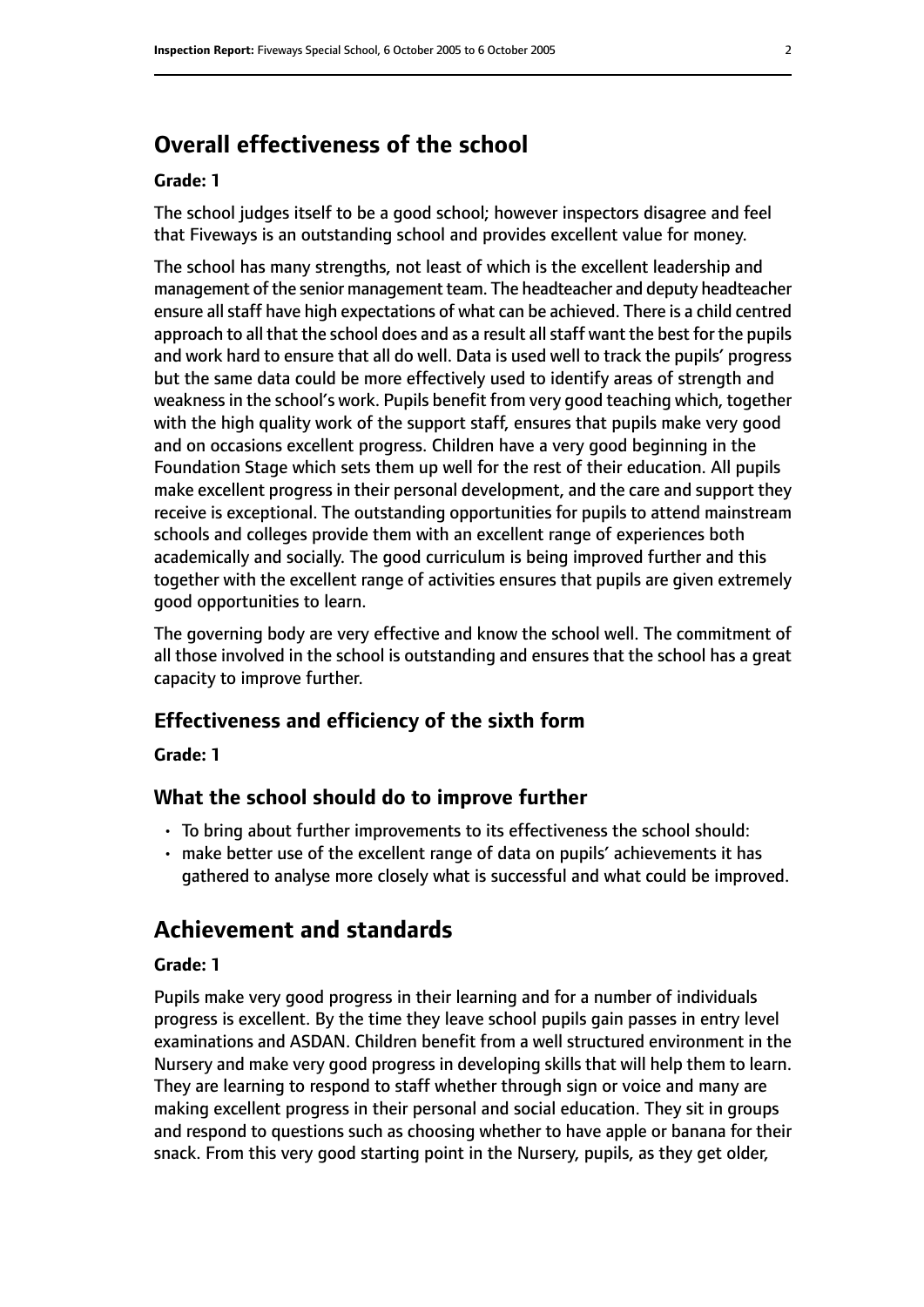make very good progress in literacy, particularly in developing their communication and writing skills. Pupils really enjoy mathematics and make very good gains in their numeracy skills. They do exceptionally well in learning to use mathematics in everyday situations. This is particularly evident amongst those pupils in Post 16 who work out the cost of a meal, plan the shopping and ensure they have the right money to buy the ingredients they need. Post 16 pupils make excellent progress in their learning to become independent individuals. They have a very good understanding of how to manage in a range of situations and are developing their self-help skills extremely well.

The school sets itself challenging whole school targets for pupils in Years 3 to 11, expecting pupils to make considerable improvements. Very good progress is made in meeting these targets and there are appropriate plans to set targets for the Foundation Stage and Post 16.

Discussions with parents and the school's own questionnaire confirm that parents consider their children are doing very well indeed. One parent commented that her child was achieving in ways she never thought she would be able to do.

Grade: 1

#### **Personal development and well-being**

#### **Grade: 1**

The school is very successful in achieving its aim to enable pupils to develop independence and grow into mature young adults, ready to benefit from the next stage of their life once they leave.

Pupils clearly enjoy all aspects of school and consequently, their attitudes to learning are extremely positive. They are enthusiastic about their work and keen to participate in all the activities. Parents commented on how much their children enjoy school and "can't wait 'til the end of the weekend". This is reflected in the very good attendance of most of the pupils. However a number have serious health problems and this means that attendance overall is satisfactory rather than good.

Pupils show considerable care and respect for each other and work very well together. They gain in confidence and maturity and parents are particularly appreciative of how well pupils develop their social skills. Pupils have a good understanding of what is right and wrong and this is reflected in the exceptionally good behaviour in and around the school. There are many opportunities for pupils to appreciate the world around them and to reflect on life particularly in the excellent daily assemblies. Pupils are also developing an understanding about major world faiths and do a considerable amount to raise money for charity. As yet pupils do not have a say in the way the school is run and the school is actively looking at how to develop this aspect. Pupils do though contribute a great deal to the local community and are very much involved in it both through work experience and visits to the local area. The school fayre is very well attended and pupils show off their business skills through their mini-enterprise. Pupils have a very good understanding of healthy eating and are well supported in this by the very good school lunches. Post 16 students are very clear about what is healthy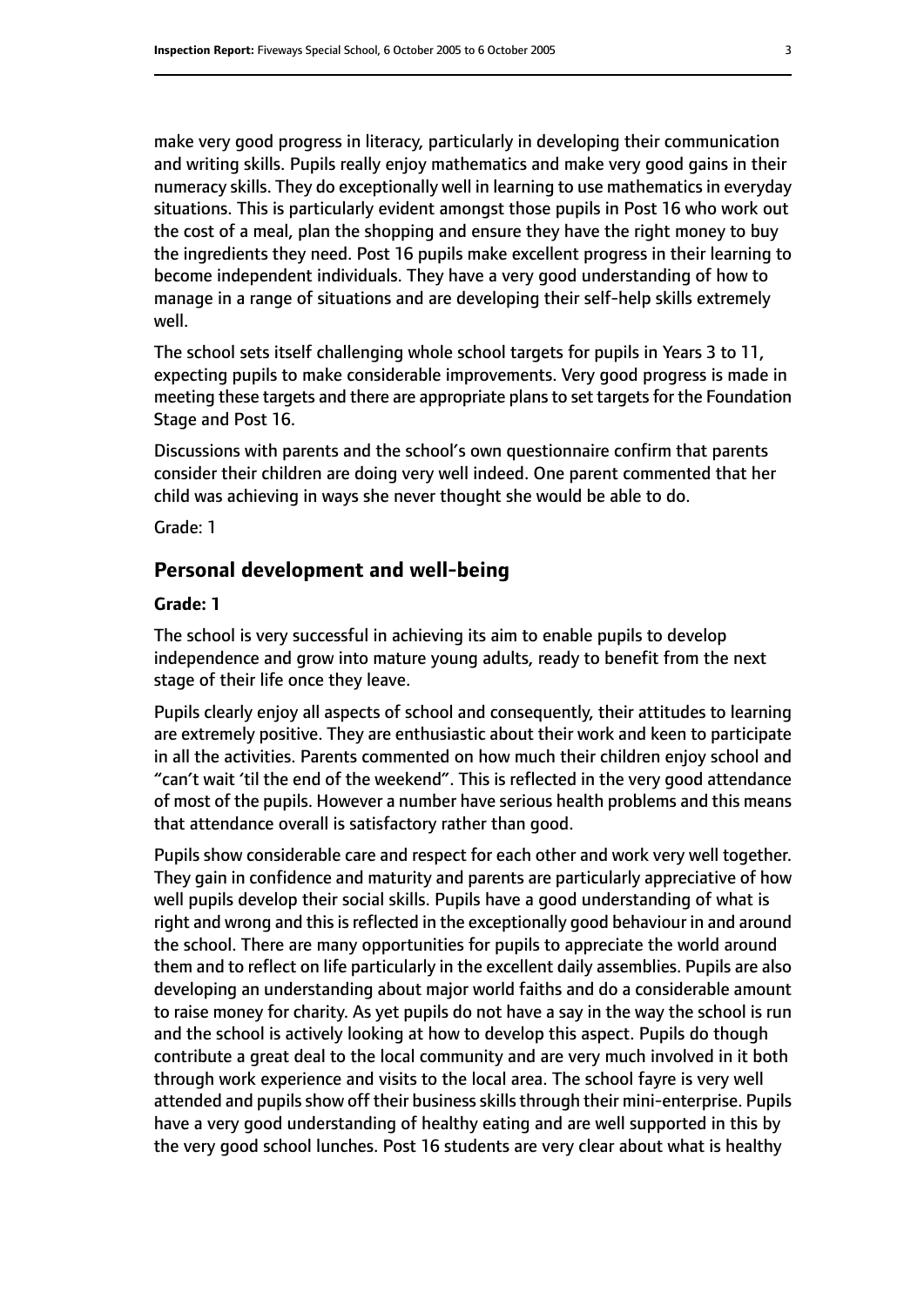and what is not and through cooking meals on a regular basis they ensure their diet is well balanced.

Grade: 1

# **Quality of provision**

#### **Teaching and learning**

#### **Grade: 1**

Teaching and learning are very good. There is a real sense of commitment amongst all staff to ensure that pupils achieve as well as they can. There is an excellent understanding of all pupils' special needs and how best these needs can be met. For example, symbols and sign are used very well by all staff and communication is a strength of the school. Teachers ensure that the work is interesting and involves as many practical activities as possible. This is particularly evident in mathematics where very good use is made of the links with a local football team. As a result in one class pupils are learning about Venn diagrams and bar graphsthrough recording the number of games won, lost and drawn by the team.

There are very good relationships between staff and pupils, which are used to very good effect. Staff sense when a pupil is getting distressed or losing attention and immediately step in to support and challenge them in a different way. Support staff are very effective. They work very well with teachers and encourage and guide pupils to do their best.

Teachers record pupils' progress on a regular basis and use this information well to set targets that are appropriate and challenging. The work set is matched to the needs of the individual so that although the class may be doing the same task pupils are all given different ways to achieve.

Grade: 1

#### **Curriculum and other activities**

#### **Grade: 1**

The excellent range of activities supplement the curriculum very well and enable all pupils to learn. As a result the curriculum as a whole is very good. The school is in the process of revising and developing what pupils learn so that the work they do is based more around topic work. It has established effective systems which ensure that there is enough time given to enable pupils to study all subjects. The changes to the curriculum are very much in line with the school's aim to provide "developmentally related experiences which respond to pupils' individual needs". The work related activities and the focus on encouraging pupils to be independent are excellent. These are well supported by the personal, social and health education programme, which ensures pupils develop a good understanding of issues such as drugs awareness and aspects of citizenship. There are excellent opportunities for pupils to work in mainstream settings. Outstanding links have been established with a number of schools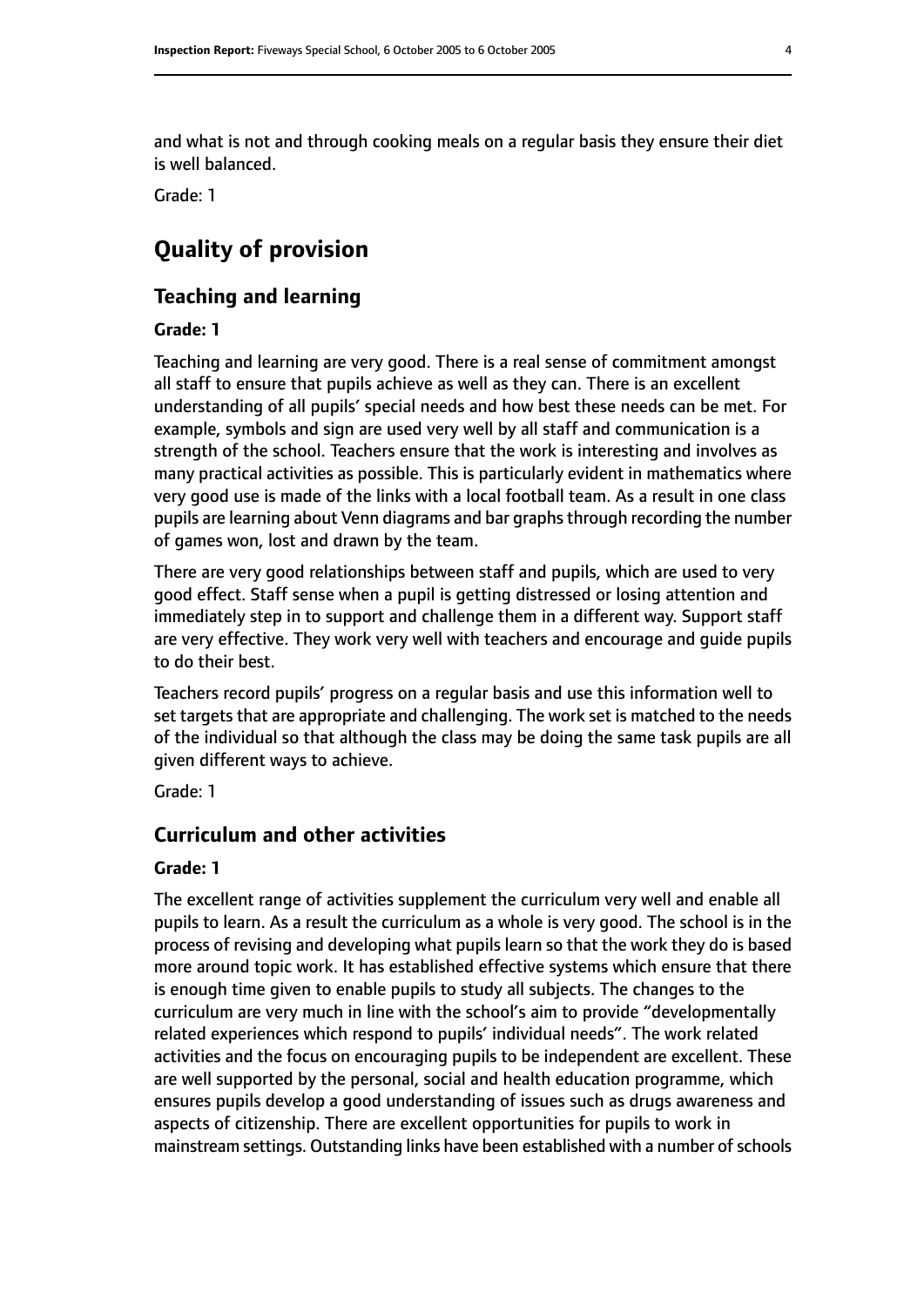and colleges, which ensure that pupils have a very wide range of experiences that enable them to develop both academically and socially.

Pupils are given an excellent range of visits which are carefully planned to ensure that pupils gain from each one. Trips to '@Bristol', the theatre and historical monuments, are but a few. Students in Post 16 organise and gain from trips that support their independence such as going out for meals, trips to the theatre and bowling. Their enthusiasm and very good recall of what they saw and did reflect the benefits these visits have for them.

Careers education starts in Year 7 with pupils learning about working in shops, garden centres and other places of work. As they get older they have very good opportunities to have experiences in work placements. The community is used very well to support the curriculum and excellent links with other schools have been established which provide considerable benefit to pupils' learning experiences.

Grade: 1

#### **Care, guidance and support**

#### **Grade: 1**

The care of all pupils is given a very high priority in the school and is outstanding. Pupils are treated with respect and sensitivity. The whole staff team, including all support staff, recognise the very real danger of making pupils dependant on them, and ensure that pupils learn to develop genuine independence of thought and action. The separate provision for post 16 pupils is a very good example of this, enabling students to learn to look after themselves in preparation for life when they leave school. There is a very good focus on the welfare of all pupils and there has been particular attention paid to the school's approach to promoting a healthy lifestyle. All staff show care for the pupils; for example, the school cook checked that pupils had eaten their lunch and that all was well with them. There is a very good focus on ensuring the school is a safe environment and child protection policies and risk assessment procedures are appropriate. The rebuilding work has enabled the school to ensure that all areas are accessible to pupils and the purchase of an adjoining house has gone someway to resolving concerns about access for Post 16 students.

Pupils receive very good support and guidance to make sure they achieve as well as they can. There is good evidence to show that pupils make very good progress against the targets they are set. Individual education plans are of good quality and targets are realistic. As they get older they are involved in setting their own targets and are aware of what their targets are.

Grade: 1

# **Leadership and management**

#### **Grade: 1**

The headteacher provides outstanding leadership for the whole staff team. He has a very clear vision of how the school can keep improving and motivates all his staff to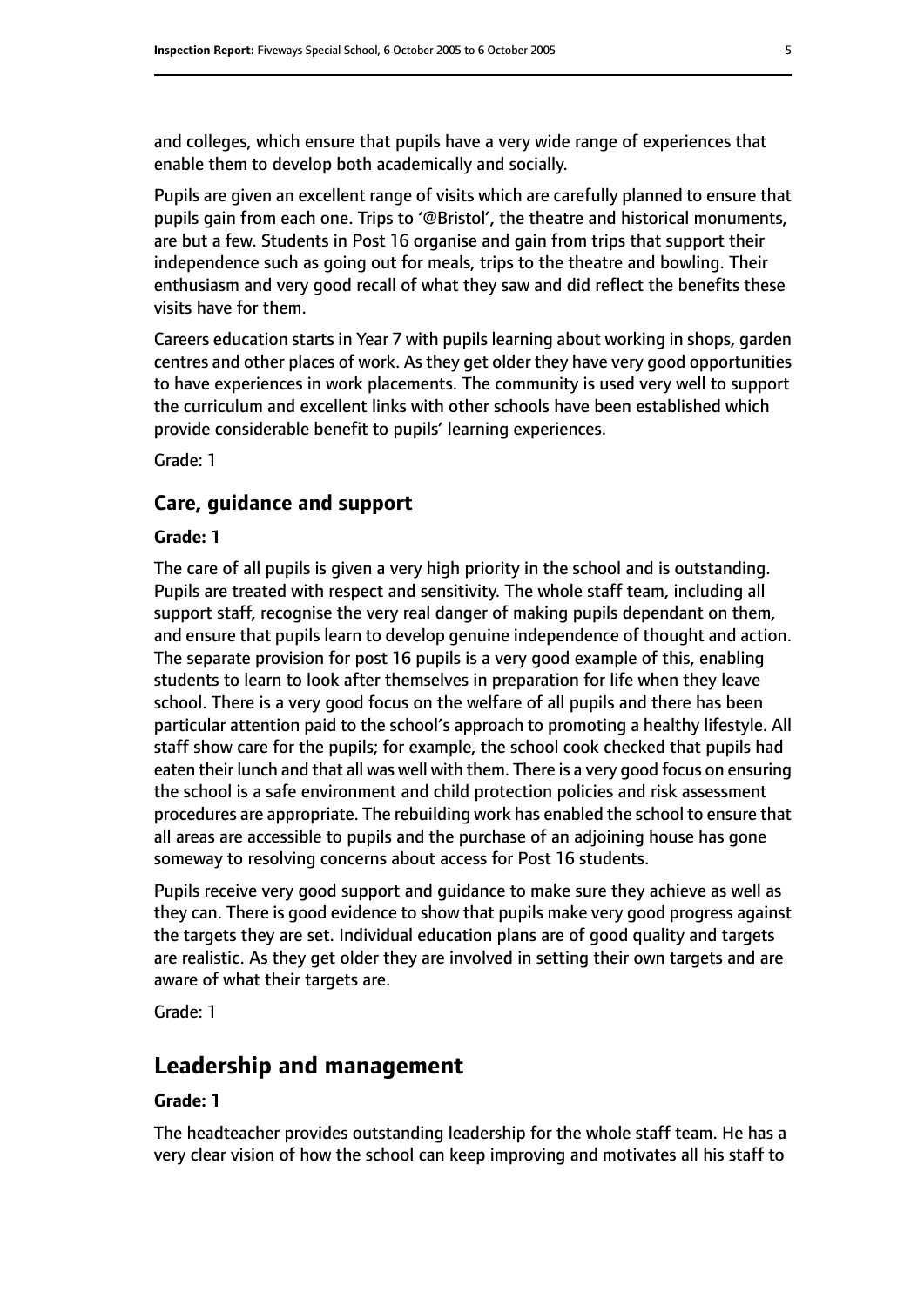make it happen. He works in a highly effective partnership with his excellent deputy, who is a very good role model for all classroom staff. This high quality leadership has enabled the whole school community to survive the potentially disastrous effects of a recent fire. By enthusing and mobilizing everyone involved, the school has already, in a few short months, ensured that it has been virtually rebuilt and hugely improved.

The school has a very good understanding of its strengths and areas for improvement, through a very well structured approach to evaluating what it does well and what could be improved upon. All school developments are focused on meeting the learning needs of pupils and as a result the school improvement plan is a highly practical vehicle for continuous improvement of all aspects of its work. There are many initiatives that provide opportunities for pupils to be involved in the wider community and be educated in mainstream settings. The school has amassed a very good range of data about pupils' achievements and this is used well in checking pupils' individual progress. What the school does not yet do, is look more closely at the data and analyse specific aspects such as why pupils make better progress in some areas than in others. The school has a considerable capacity to keep on improving its provision and effectiveness.

Governors know the school very well and have been extremely supportive particularly in supporting staff and dealing with the aftermath of the fire. Finances are used very well and the governing body have been very prudent to ensure that there are sufficient funds to continue with the process of updating and extending the buildings and facilities.

Grade: 1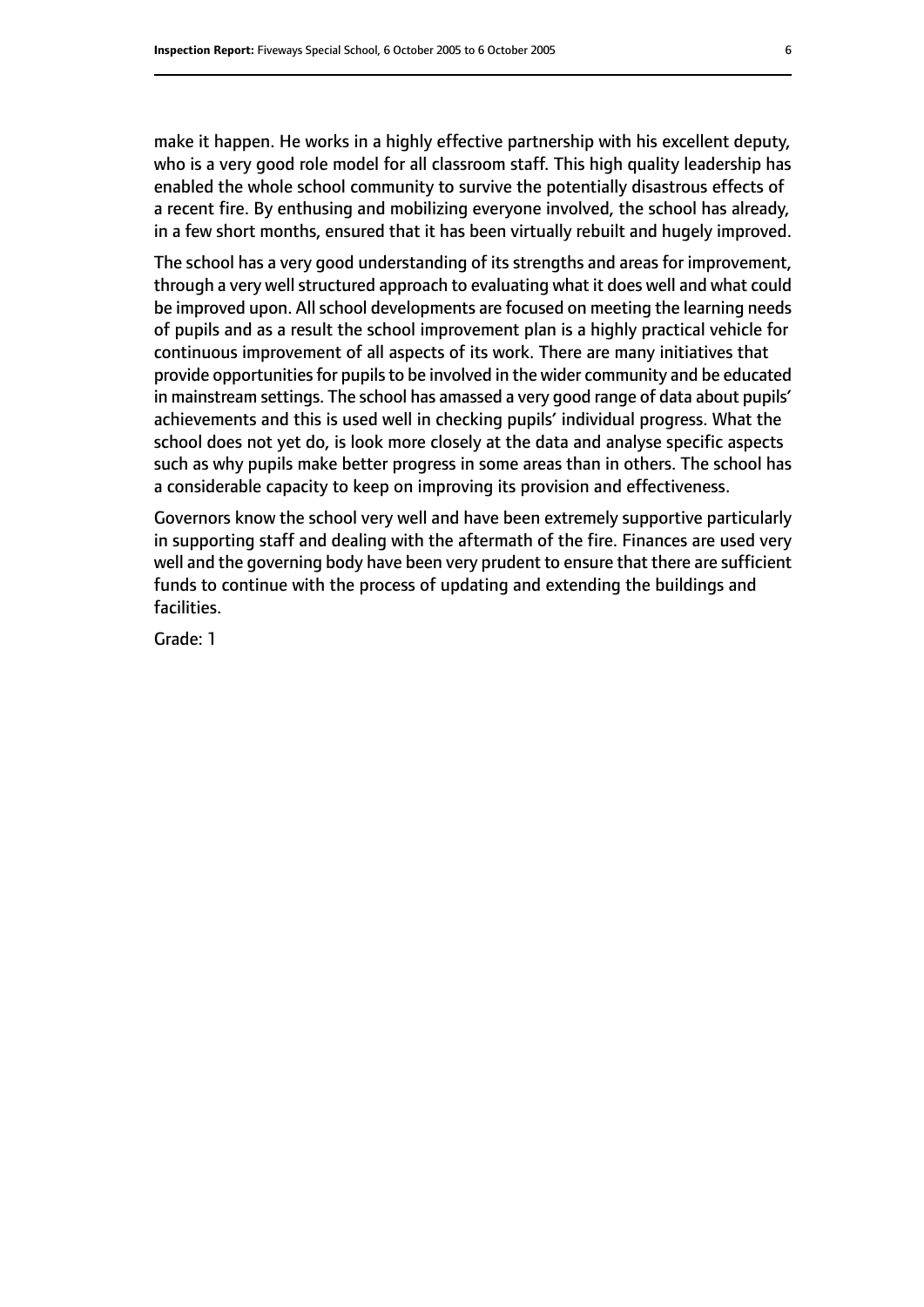**Any complaints about the inspection or the report should be made following the procedures set out inthe guidance 'Complaints about school inspection', whichis available from Ofsted's website: www.ofsted.gov.uk.**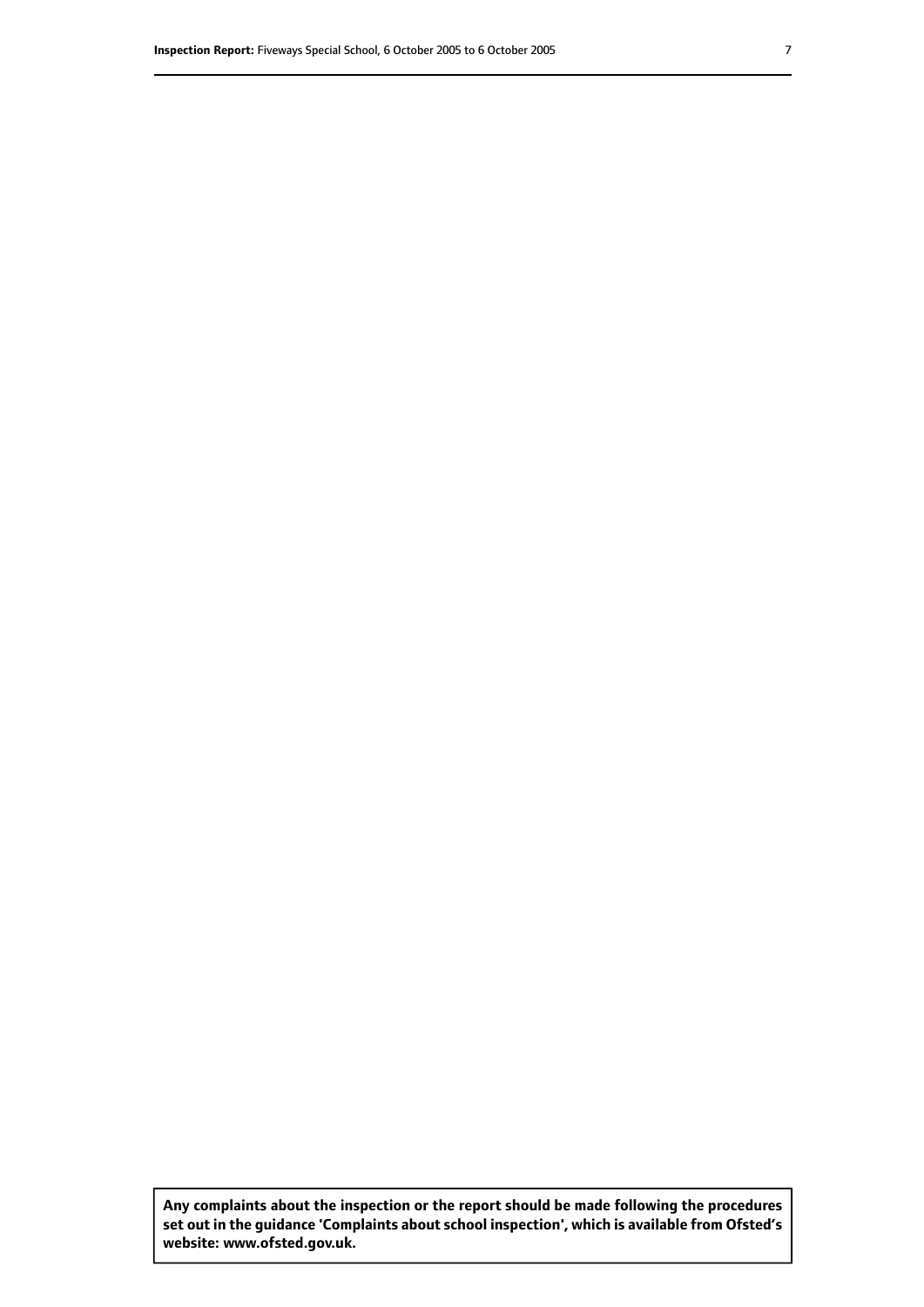# **Inspection judgements**

| Key to judgements: grade 1 is outstanding, grade 2 good, grade 3 | <b>School</b>  | $16-19$ |
|------------------------------------------------------------------|----------------|---------|
| satisfactory, and grade 4 inadequate                             | <b>Overall</b> |         |

#### **Overall effectiveness**

| How effective, efficient and inclusive is the provision of education,<br>integrated care and any extended services in meeting the needs of<br>learners? |     |           |
|---------------------------------------------------------------------------------------------------------------------------------------------------------|-----|-----------|
| How well does the school work in partnership with others to promote<br>learners' well-being?                                                            |     |           |
| The quality and standards in foundation stage                                                                                                           |     | <b>NA</b> |
| The effectiveness of the school's self-evaluation                                                                                                       |     |           |
| The capacity to make any necessary improvements                                                                                                         | Yes | Yes       |
| Effective steps have been taken to promote improvement since the last<br>inspection                                                                     | Yes | Yes       |

#### **Achievement and standards**

| How well do learners achieve?                                                                                 |  |
|---------------------------------------------------------------------------------------------------------------|--|
| The standards <sup>1</sup> reached by learners                                                                |  |
| How well learners make progress, taking account of any significant variations  <br>between groups of learners |  |
| How well learners with learning difficulties and disabilities make progress                                   |  |

#### **Personal development and well-being**

| How good is the overall personal development and well-being of the<br>learners?                                  |  |
|------------------------------------------------------------------------------------------------------------------|--|
| The extent of learners' spiritual, moral, social and cultural development                                        |  |
| The behaviour of learners                                                                                        |  |
| The attendance of learners                                                                                       |  |
| How well learners enjoy their education                                                                          |  |
| The extent to which learners adopt safe practices                                                                |  |
| The extent to which learners adopt healthy lifestyles                                                            |  |
| The extent to which learners make a positive contribution to the community                                       |  |
| How well learners develop workplace and other skills that will contribute to<br>their future economic well-being |  |

#### **The quality of provision**

| How effective are teaching and learning in meeting the full range of |  |
|----------------------------------------------------------------------|--|
| the learners' needs?                                                 |  |
| How well do the curriculum and other activities meet the range of    |  |
| needs and interests of learners?                                     |  |
| How well are learners cared for, guided and supported?               |  |

 $^1$  Grade 1 - Exceptionally and consistently high; Grade 2 - Generally above average with none significantly below average; Grade 3 - Broadly average; Grade 4 - Exceptionally low.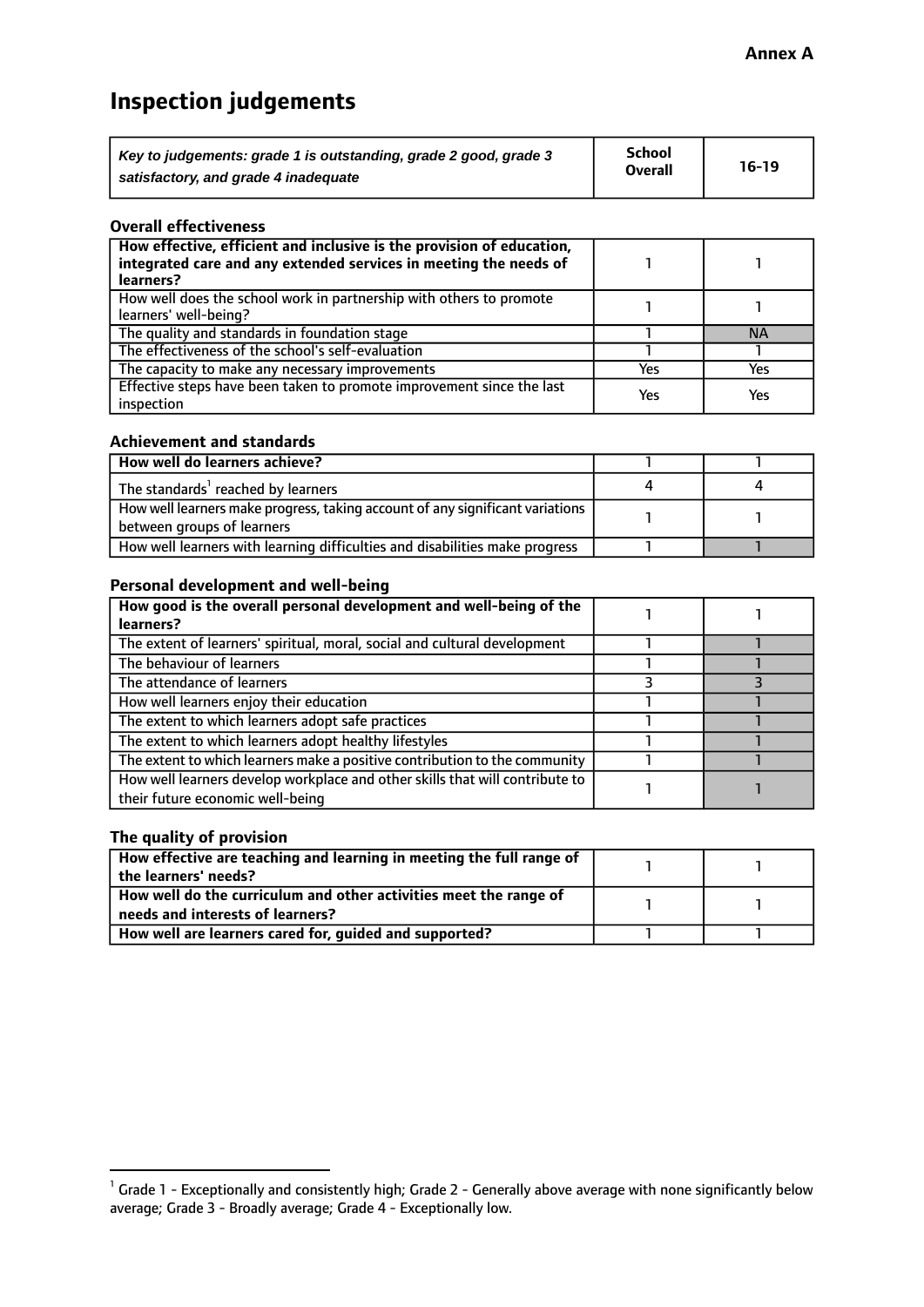#### **Leadership and management**

| How effective are leadership and management in raising achievement<br>and supporting all learners?                                              |     |     |
|-------------------------------------------------------------------------------------------------------------------------------------------------|-----|-----|
| How effectively leaders and managers at all levels set clear direction leading<br>to improvement and promote high quality of care and education |     |     |
| How effectively performance is monitored, evaluated and improved to meet<br>challenging targets, through quality assurance and self-review      |     |     |
| How well equality of opportunity is promoted and discrimination tackled so<br>that all learners achieve as well as they can                     |     |     |
| How effectively and efficiently resources are deployed to achieve value for<br>money                                                            |     |     |
| The extent to which governors and other supervisory boards discharge their<br>responsibilities                                                  |     |     |
| The adequacy and suitability of staff to ensure that learners are protected                                                                     | Yes | Yes |

| The extent to which schools enable learners to be healthy                                     |            |
|-----------------------------------------------------------------------------------------------|------------|
| Learners are encouraged and enabled to eat and drink healthily                                | Yes        |
| Learners are encouraged and enabled to take regular exercise                                  | <b>Yes</b> |
| Learners are discouraged from smoking and substance abuse                                     | Yes        |
| Learners are educated about sexual health                                                     | Yes        |
| The extent to which providers ensure that learners stay safe                                  |            |
| Procedures for safequarding learners meet current government requirements                     | Yes        |
| Risk assessment procedures and related staff training are in place                            | <b>Yes</b> |
| Action is taken to reduce anti-social behaviour, such as bullying and racism                  | Yes        |
| Learners are taught about key risks and how to deal with them                                 | Yes        |
| The extent to which learners make a positive contribution                                     |            |
| Learners are helped to develop stable, positive relationships                                 | <b>Yes</b> |
| Learners, individually and collectively, participate in making decisions that affect them     | <b>Yes</b> |
| Learners are encouraged to initiate, participate in and manage activities in school and the   | Yes        |
| wider community                                                                               |            |
| The extent to which schools enable learners to achieve economic well-being                    |            |
| There is provision to promote learners' basic skills                                          | Yes        |
| Learners have opportunities to develop enterprise skills and work in teams                    | Yes        |
| Careers education and quidance is provided to all learners in key stage 3 and 4 and the sixth | Yes        |
| form                                                                                          |            |
| Education for all learners aged 14-19 provides an understanding of employment and the         | Yes        |
| economy                                                                                       |            |